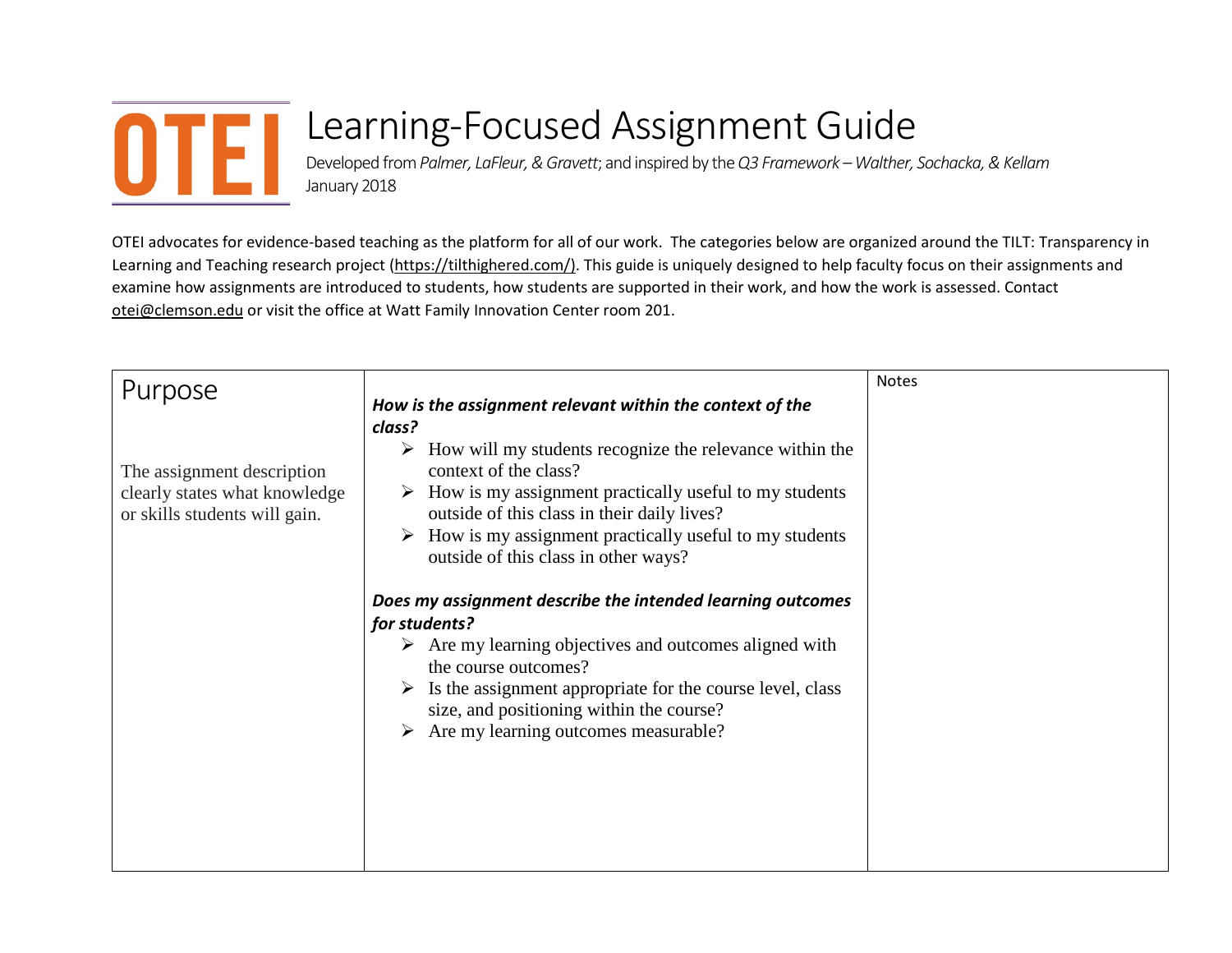| Task(s)<br>An assignment clearly<br>indicates what the students<br>should do and how they should<br>do it. An assignment may also<br>explicitly indicate key tasks to<br>completing the assignment. | How well are all of the assigned tasks aligned with the<br>purpose?<br>$\triangleright$ Will my students comprehend the alignment of the<br>$task(s)$ with the purpose?<br>$\triangleright$ Are key tasks to completing an assignment already<br>understood by all students?                                  |  |
|-----------------------------------------------------------------------------------------------------------------------------------------------------------------------------------------------------|---------------------------------------------------------------------------------------------------------------------------------------------------------------------------------------------------------------------------------------------------------------------------------------------------------------|--|
|                                                                                                                                                                                                     | How logical is the flow of the tasks within the assignment?<br>$\triangleright$ Will my students understand and follow the flow of the<br>tasks necessary?                                                                                                                                                    |  |
|                                                                                                                                                                                                     | How clear are the assignment requirements?<br>$\triangleright$ How clear are the formatting requirements?<br>How clear is the grading and weight of the assignment?<br>➤<br>$\triangleright$ Will my students clearly know the due dates and<br>deadlines for individual tasks and the overall<br>assignment? |  |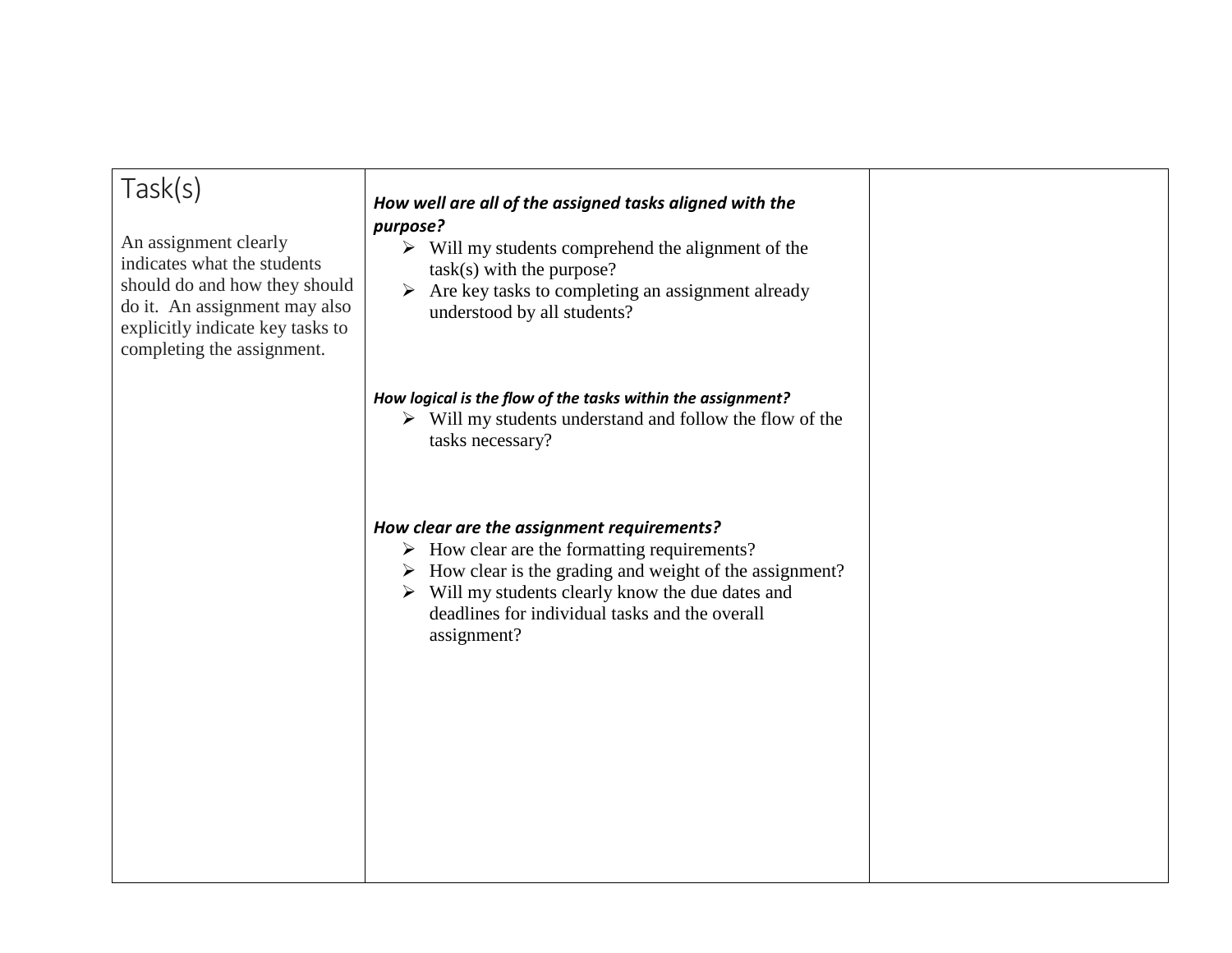| Criteria/Assessment                                                                                                                                                                                                             | Have I indicated the criteria by which I will assess the assignment?<br>$\triangleright$ Can my students easily access these criteria (through a<br>rubric?)                                                                                                                                                                                                                                                                                                                                                                            |  |
|---------------------------------------------------------------------------------------------------------------------------------------------------------------------------------------------------------------------------------|-----------------------------------------------------------------------------------------------------------------------------------------------------------------------------------------------------------------------------------------------------------------------------------------------------------------------------------------------------------------------------------------------------------------------------------------------------------------------------------------------------------------------------------------|--|
| Describes completed<br>assignments and allows<br>students to self-evaluate.<br>Criteria may or may not be<br>"grading" sheets but will<br>indicate all aspects and<br>indicate degrees of quality in a<br>completed assignment. | Are the criteria presented in clear ways?<br>$\triangleright$ How well does my criteria align with the purpose and<br>tasks above?<br>$\triangleright$ How can I best align the criteria with evaluation of the<br>course learning outcomes?<br>$\triangleright$ How well have I communicated the breakdown of the<br>criteria with my students so they know what will be high<br>quality versus poor quality work?<br>$\triangleright$ Have I shown or provided examples of the completed<br>assignment that fulfill all the criteria? |  |